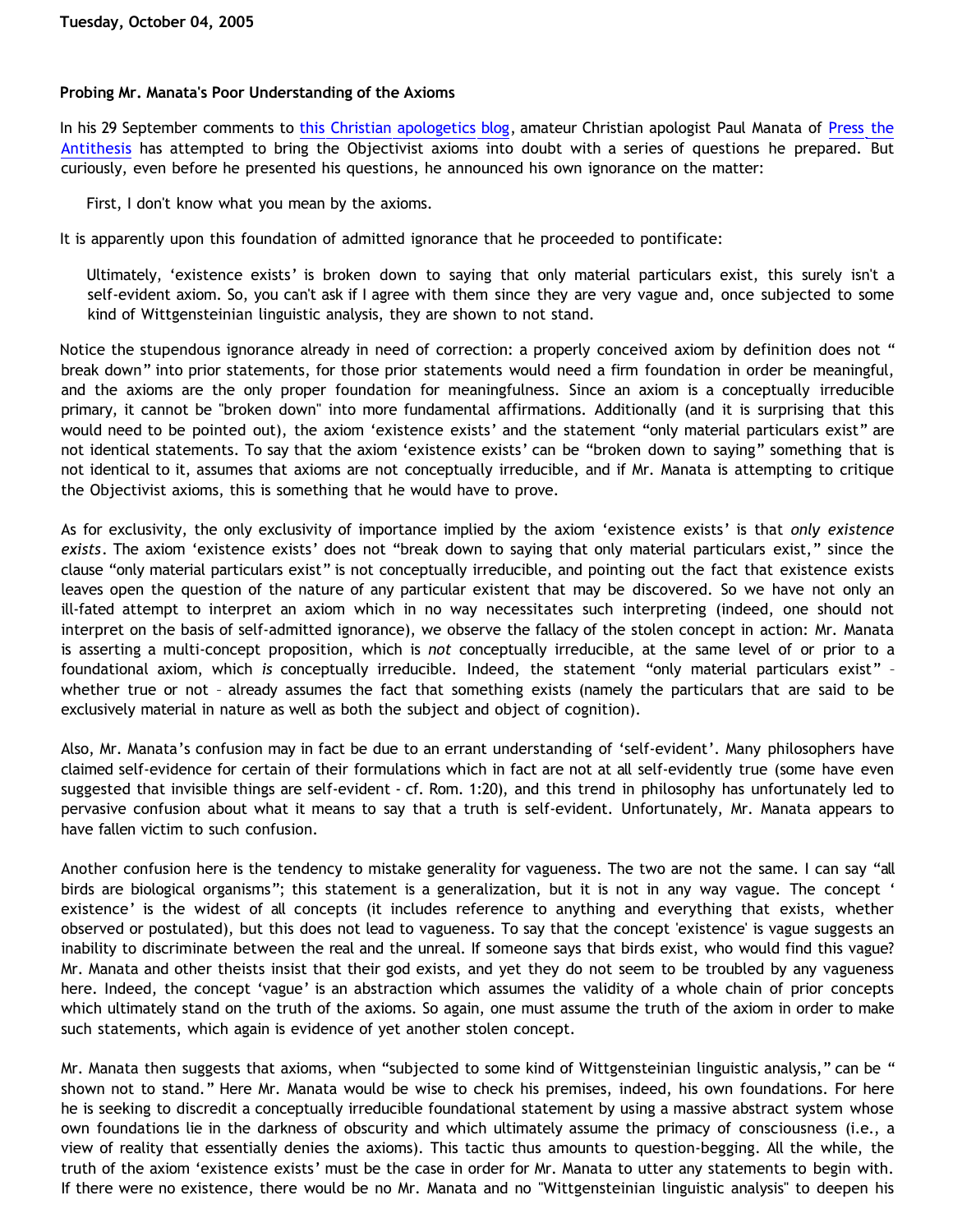confusion. But ironically, Mr. Manata's very own existence and efforts to destroy rival views merely confirm the Objectivist axioms. So again, we have a jumble of stolen concepts choking a confused mind unable to find his way among the concepts he attempts to apply but which turn out to be too big for him to handle effectively.

Then Mr. Manata stated,

Anyway, resprting to axioms is basically foundationalism.

For one who seems to think himself competent in the ways of "some sort of Wittgensteinian linguistic analysis," Mr. Manata could make a better effort to clarify what he is trying to say. The series of letters "resprting" does not show up in my dictionary. Perhaps he meant to write "resorting"? Let's add this correction and see if his statement starts to make any sense:

Anyway, resorting to axioms is basically foundationalism.

Now this is at least a little more coherent, but unfortunately not much more. Mr. Manata does not make himself clear for he does not make his position on the matter explicit, but it appears that he is attempting to use the term ' foundationalism' to connote a derogatory position. Foundationalism in philosophy has been contrasted with such notions as 'contextualism' and relativism. Perhaps there are other positions against which foundationalism is asserted. But until Mr. Manata isolates his view on this matter and explains a) how "[resorting] to axioms is basically foundationalism" and b) what in tarnation might be wrong with foundationalism as he understands it, this statement, if correctly interpreted from his sloppy writing, appears to have been written with the intention to inflame rather than inform.

Mr. Manata then proceeded to itemize his criticisms, which I will address in the order in which they were given. But before proceeding, I want to point out that, as Leonard Peikoff notes in *Objectivism: The Philosophy of Ayn Rand* (p. 11), "no argument can coerce a person who chooses to evade" the axioms, and even if I thought this were possible, I would not seek to coerce anyone, even Mr. Manata himself. He is free to evade all he wishes. With that said, I will now go on to interact with his questions and criticisms.

i. If only beliefs that are perceptually self-evident serve as appropriate axioms, then what is the epistemic staus of this belief itself: that only beliefs which are perceptually self-evident can serve as axioms (or, basic beliefs)? Is this belief itself perceptually self-evident. No. So Burner's criteria runs afpul of its own standards. [sic]

This argument, to the extent that it can be taken as an argument, simply misconstrues the position it is attempting to critique. A worldview founded on objective axioms has no need to make the claim that *all statements* (even those pertaining to the nature of axioms) are axiomatic. The epistemic status of higher level statements is certainly not axiomatic (for they are not conceptually irreducible), and affirming that certain fundamental truths are axiomatic in no way commits one to the claim that higher abstractions and inferences must also be axiomatic. The essence of the issue should be quite easy to understand: we would need to have already formulated the axioms in order to discover their unique nature and understand their special relationship to the rest of one's knowledge. Statements summarizing the nature of axioms do not themselves have to be perceptually self-evident, and identifying the axioms as such in no way stipulates that statements summarizing what can be discovered about the axioms must also be perceptually self-evident. So there is no internal inconsistency here, no breach of one's own standards, just a lack of understanding on the part of the critic.

ii. The myth of the given: Sellers argues that this myth consists in thinking that perceptual states such as "this is red," and our powers of sensory discrimination in general, are pure an incorrigable, completely independant of any theoretical contribution or, background beliefs. So, perceptually self-evident claims cannot be foundational since it depends on prior assumptions for its intelligibility. Sellers writes: "For the point is specifically that observational knowledge of any particular fact, e.g., that this is green, presupposes that one knows general facts of the form X is a reliable symptom of Y. And to admit this requires an abandonment of traditional empiricist idea that observational knowledge 'stands on its own feet.'"

Again Mr. Manata's sloppiness needs to be corrected here. The name is *Sellars*, not "Sellers," and the ideas which Mr. Manata is repeating here belong specifically to one Wilfrid S. Sellars. There are several problems with Sellars' argument (or at least with Mr. Manata's attempt to present it – though it's not at all clear what the phrase "pure an incorrigable " [sic] is supposed to mean). But nonetheless the error here presents a good opportunity for clarifying an important point about the Objectivist axioms which is often missed by critics. Specifically, the issue here has to do with reducibility as well as the overlooked distinction between perception and conceptualization. The statement "this is red" is not a perceptual state, but a conceptualized identification *based* on a perceptual state. According to Objectivism, conceptualization must reduce to the perceptual level if it is to be objective and meaningful (since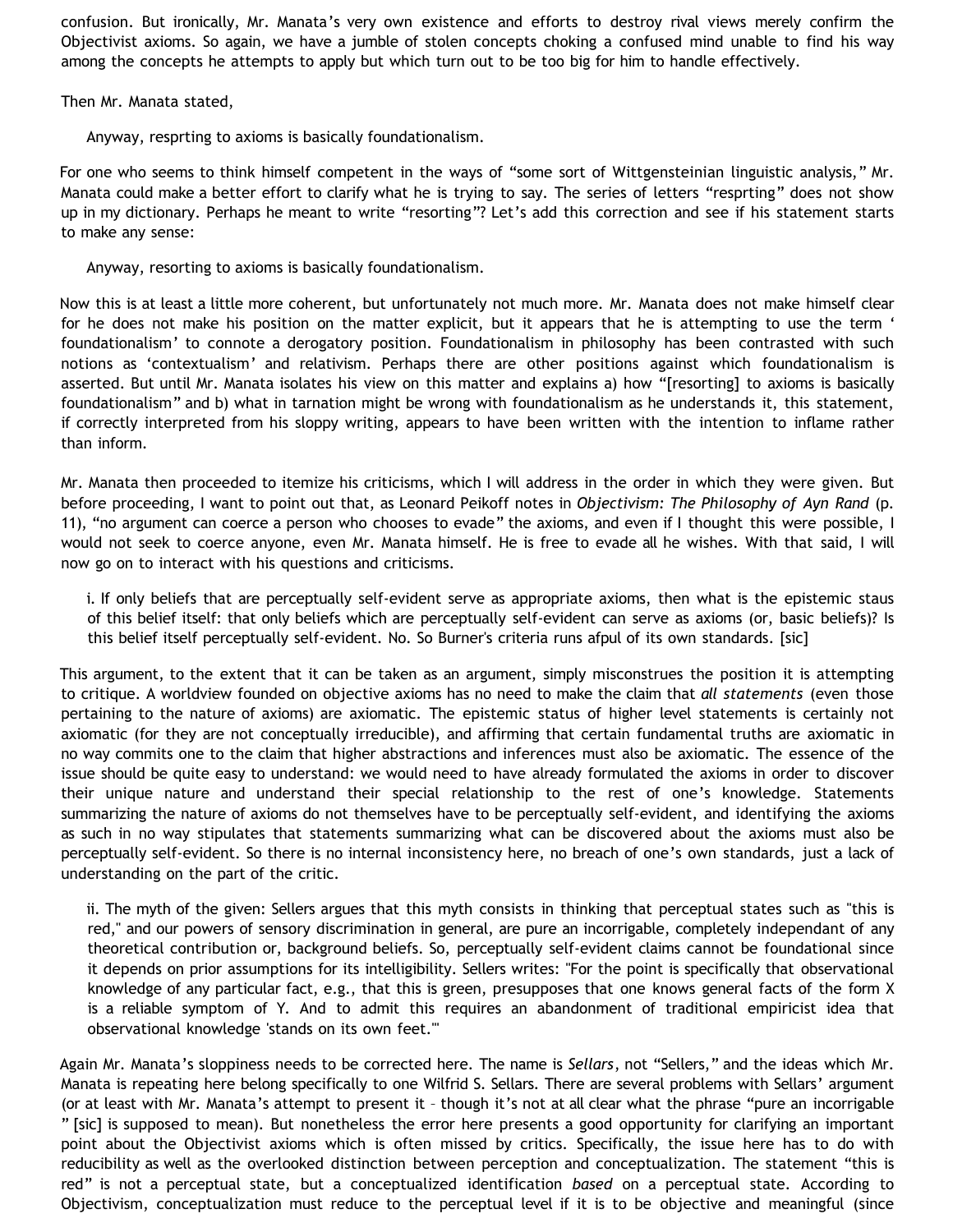conceptualization is the result of abstracting ultimately from what is perceived). Also, statements like "this is red" and "that is green" are *not* conceptually irreducible. To be sure, the statement which Sellars proposes as a template for predication – "X is a reliable symptom of Y" – is certainly not conceptually irreducible. Such statements do stand on prior assumptions, but acknowledging this does not in any way imply that perception is not the pre-conceptual foundation to cognition. Objectivism simply makes those fundamental assumptions explicit by rightly identifying them as axiomatic truths – that is, as truths that would have to be true even for one to deny them. Now, the quote that Mr. Manata cites does not indicate what Sellars would propose in place of the "traditional empiricist idea" in question (let alone what he would propose in place of the Objectivist axioms), but this would be interesting to see. If it is thought that conceptual thought does not reduce to the perceptual level, then to what does it reduce (if to anything), and to what is that thought supposed to pertain (if not to things that we perceive)? Since Mr. Manata does not elaborate on these topics, it's hard to rule out the possibility that they matter not to him.

To be sure, before Rand, there were many misunderstandings that persisted in the realm of philosophy about the nature of perception and its role in the cognitive process. Now, however, we have sound theories of perception and concept-formation which integrate to form an objective basis for rational thought. The axioms are crucial to this objective basis, for they identify what makes it possible. Since consciousness is *consciousness of something*, statements are *statements about something*. Similarly, attribution of a property to a thing or a class of things is possible because properties are *properties of things*, of *entities*. So statements such as "this is red" and "that is green" do in fact require the axioms; if the axioms were not true, there would be nothing either green or red, and there would be no one around to call them such. To suppose that something other than perception must provide the basis of our knowledge is to say that something other than awareness is the faculty which makes knowledge possible. Thus the absurdity of those who contend against the primacy of perception in cognition is exposed.

iii. The regress is not halted: you must justifiedly believe yourself competent to judge whether a belief possesses those features which make it axiomatic. So accepting a certain claim B as basic requires that he also accept another claim K as basic: that B has whatever features needed to make it axiomatic, and not some alternative, as the proper foundation for knowledge. Thus the regress is not halted.

This statement completely misses the point. In order for a person to judge anything, whether it's his own competence or a job offer, the Objectivist axioms would have to be true: the person doing the judging would have to exist (there's one axiom), and he would have to be conscious in order to judge (there's another axiom). Furthermore, to judge anything presupposes differences which can be discriminated, and there wouldn't be any differences to discriminate if the axiom of identity were not true (so there's a third axiom). Quite simply, judging oneself competent to do anything is not a precondition for the general truths identified by the axioms: the axioms are true whether one judges himself competent or incompetent. That's because truth is objective - that is, truth is the identification of any actual state of affairs that obtains independent of our wishing, ignorance or denial.

Now we must ask: What is metaphysically more basic to any cognitive process than the subject-object relationship which makes cognition possible? A cognitive process is a process by which a conscious subject perceives, identifies *and* considers any object. The theist of course will want to posit that a deity is responsible for this. But is not the deity itself supposed to be conscious? Of what is it conscious? So the theist is right back to square one again, while Objectivism secures its position with an objective starting point which theism wants to second-guess as it tries to get away with denying it. What theists overlook is the fact that the Objectivist position would have to be true in order for the theist even to question or dispute that position.

#### iv. How do axiomatic beliefs support non-axiomatic beliefs?

It's good that Mr. Manata chooses to bring such questions to non-Christians, *for his bible nowhere addresses them*. So how do the axioms support non-axiomatic knowledge? The axioms provide higher knowledge with the solid conceptual basis needed for building the entire sum of one's knowledge in hierarchical structure. The axioms identify in the broadest possible terms the context which makes knowledge possible and important to human life and as such they directly identify the very preconditions of intelligibility.

The issue of the hierarchical structure of knowledge is of key importance to understanding the nature of the relationship between the axioms and the higher abstractions of a worldview. Peikoff makes the following point in this regard:

Human knowledge is not like a village of squat bungalows, with every room huddling down against the earth's surface. Rather, it is like a city of towering skyscrapers, with the uppermost story of each building resting on the lower ones, and they on still lower, until one reaches the foundation, where the builder started. The foundation supports the whole structure by virtue of being in contact with solid ground. (*Objectivism: The Philosophy of Ayn*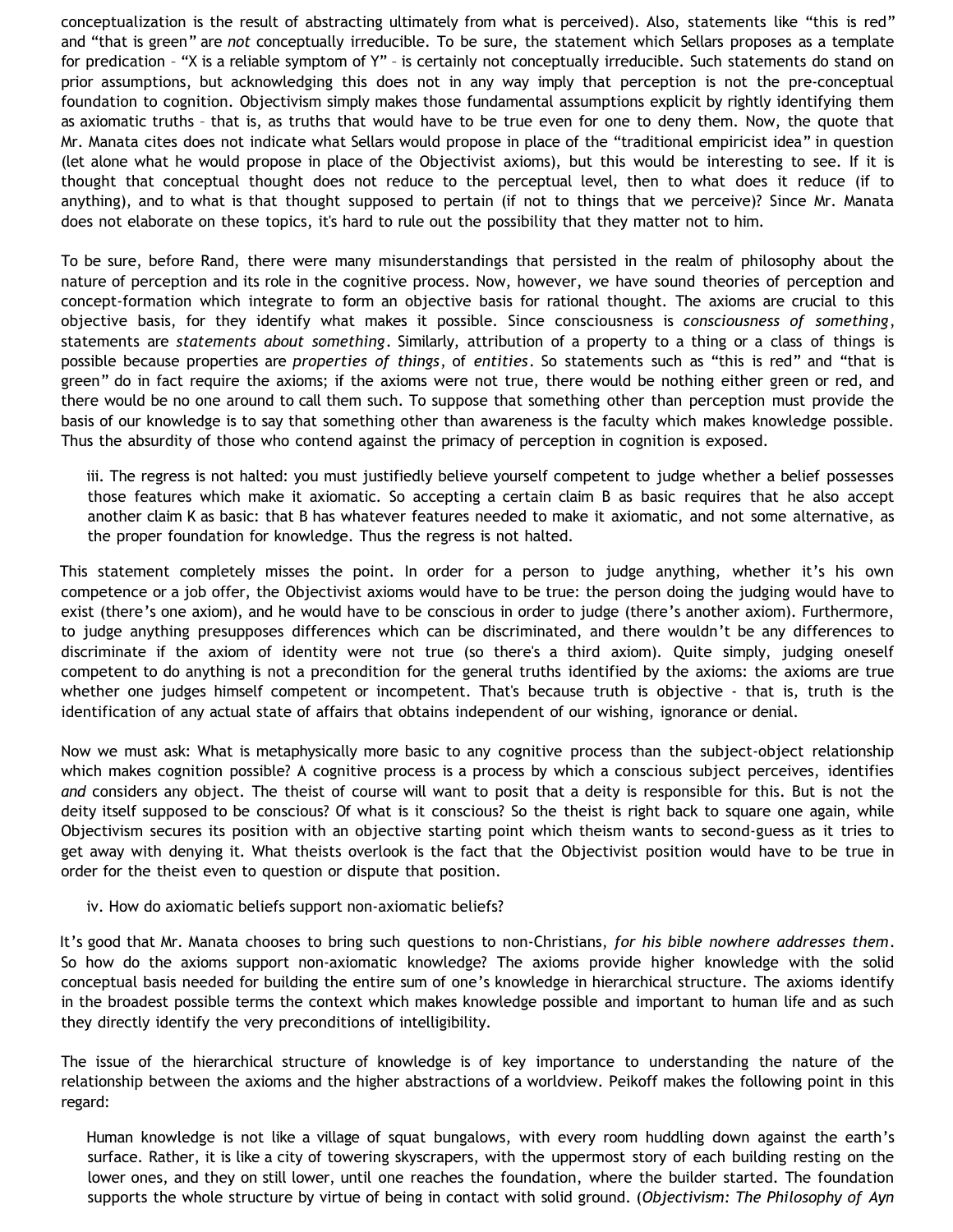*Rand*, p. 130.)

Objectivism can claim certainty for its foundations because those foundations are grounded in the invulnerability of the axioms. To deny the axioms is to deny the reality that gives authority to any truth. In this way such denial is self-refuting. Denial is an action undertaken by a consciousness, and a denial that consists essentially of saying that there is no consciousness is a denial that rules itself out. Similarly, a denial that says there is no existence is a denial that consists essentially of saying the one who's doing the denying does not exist. So denying the axioms does not get someone very far. Indeed, what is he trying to accomplish? Will his denying get him where he wants to go?

v. How does one know what he perceives is the way the world really is? Is there a difference between appearance and reality? Maybe your axioms tell us how we should think in order to be rational, but how do you know your axioms, which are based on perception, marry the world outside you? How does you escape the ego-centric predicament?

It's unclear what these questions are expected to achieve, if not simply to antagonize. Consider the first question: " How does one know what he perceives is the way the world really is?" Does Mr. Manata truly think it's possible to perceive things as they are not? Typical examples of what some might call "misperceptions" might include things like so-called 'optical illusions', such as a pencil sticking in a glass of water. "The pencil is straight, but look at it when it's dunked in the glass of water! It looks bent! See! The senses can't be accurate!" Well, how did he know that the pencil is straight in the first place? Silly religious fool! He's so quick to discount his own means of knowledge that he doesn't realize that he's discounting his own means of knowledge!

The issue here is not an *error in perception*. Rather, it is a *misidentification of what one perceives*. There's a fundamental difference here, since perception is not the same as conceptualization. Of course, we should not expect those who have no native theory of concepts to grasp such distinctions. Rather, it may be the case that such persons are grasping for anything that will open the door to doubts that feed theistic craving.

Perception is not a volitional process. We can focus our perception, and such directing is volitional, but we do not choose to perceive something in place of something that's really there. We also don't choose how our senses integrate sensory input into perceptions; this is a metaphysical feature of our nature as biological organisms. Mr. Manata seems to be concerned that the axioms might not "marry the outside world." It's not clear what this is meant to say, but apparently the concern is that the axioms have nothing to do with what they're naming. But what is driving this concern? If the axioms are formed on the basis of what we perceive, why wouldn't they have anything to do with what we perceive? Is this a genuine concern on the part of Mr. Manata, or is it just more smoke and mirrors? It's clear that he perceives Objectivism and its axioms to be a threat. And as an apologist for the religious view of the world, he should. What he misses is the fact that his faith-based worldview is no match for a worldview founded on reality and reason.

vi. People disagree about what is perceptually self-evident.

Peikoff deals with this kind of tired, go-nowhere statement very effectively in his book *Objectivism: The Philosophy of Ayn Rand* (pp. 9-10):

"People disagree about axioms," we hear. "What is self-evident to one may not be self-evident to another. How then can a man know that his axioms are objectively true? How can he ever be sure he is right?"

This argument starts by accepting the concept of "disagreement," which it uses to challenge the objectivity of any axioms, including existence, consciousness, and identity. The following condensed dialogue suggests one strategy by which to reveal the argument's contradictions. The strategy begins with A, the defender of axioms, purporting to reject outright the concept "disagreement."

A.. "Your objection to the self-evident has no validity. There is no such thing as disagreement. People agree about everything."

B. "That's absurd. People disagree constantly, about all kinds of things."

A. "How can they? There's nothing to disagree about, no subject matter. After all, nothing exists."

B. "Nonsense. All kinds of things exist. You know that as well as I do."

A. "That's one. You must accept the existence axiom even to utter the term 'disagreement'. But, to continue, I still claim that disagreement is unreal. How can people disagree, since they are unconscious beings who are unable to hold ideas at all?"

B. "Of course people hold ideas. They are conscious beings – you know that."

A. "There's another axiom. But even so, why is disagreement about ideas a problem? Why should it suggest that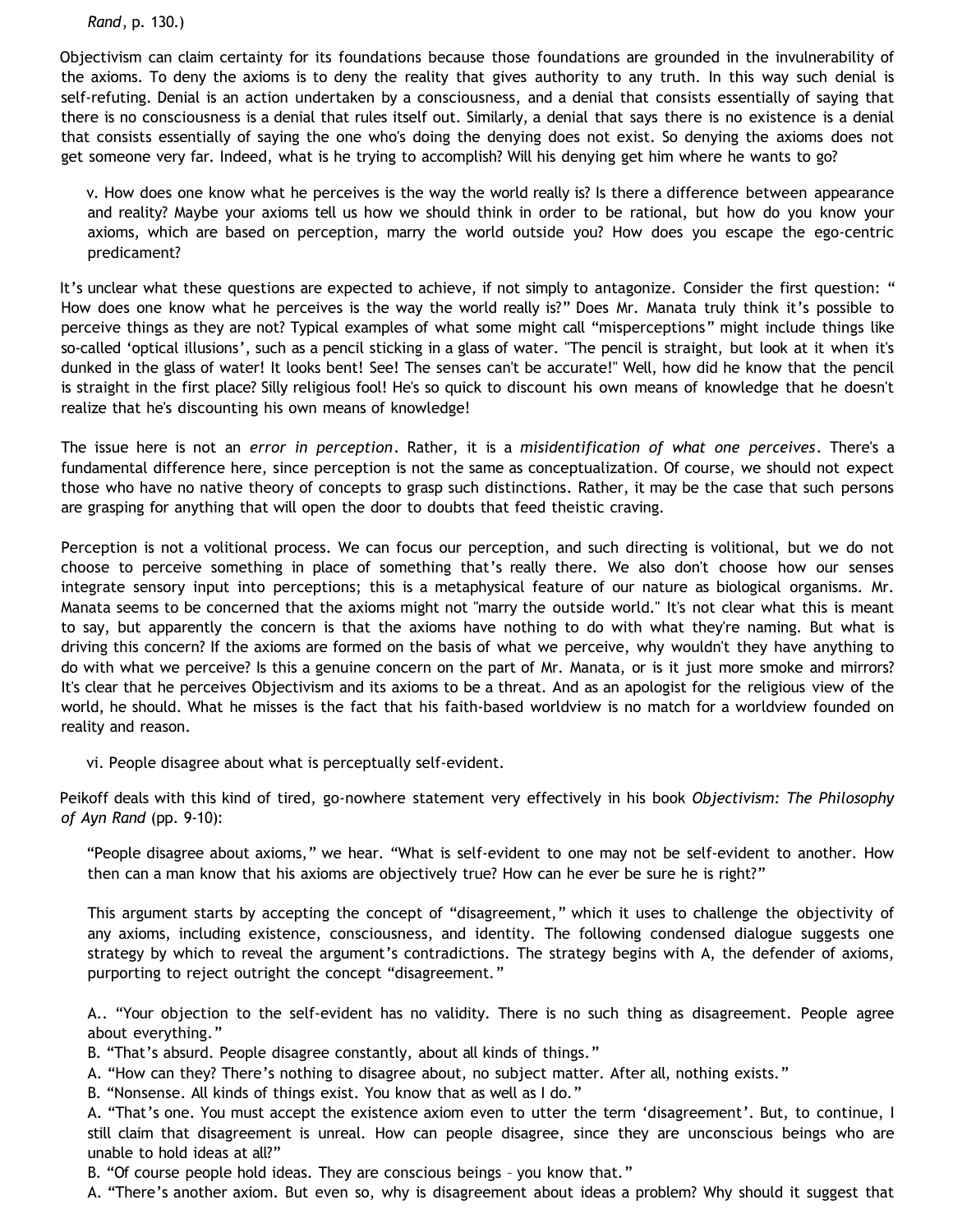one or more of the parties is mistaken? Perhaps all of the people who disagree about the very same point are equally, objectively right."

B. "That's impossible. If two ideas contradict each other, they can't both be right. Contradictions can't exist in reality. After all, things are what they are. A is A."

Existence, consciousness, identity are presupposed by every statement and by very concept, including that of " disagreement." (They are presupposed even by invalid concepts, such as "ghost" or "analytic" truth.) In the act of voicing his objection, therefore, the objector has conceded the case. In any act of challenging or denying the three axioms, a man reaffirms them, no matter what the particular content of his challenge. The axioms are invulnerable.

Mr. Manata's goal in vi. was to bring the axioms into dispute by declaring that people disagree about axioms. But, as Peikoff points out, just by acknowledging that there are people who can disagree about anything, Mr. Manata only succeeds in affirming the truth of the axioms while seeking to deny them. As Peikoff succinctly puts it, "The axioms are invulnerable."

vii. Why trust your axioms? Maybe it's just perceptually self-evident to you.

Having run out of objections which can be groomed to appear substantial, Mr. Manata is now obviously grasping for anything that can be turned into a weapon against the axioms. But as before, he seems oblivious to the fact that he must assume their truth even to dispute them. To say "maybe it's just perceptually self-evident to you" concedes the truth of the axioms: something would have to exist for the terms in such a statement to be meaningful, and someone would have to be conscious in order to utter them. Man has no choice about what is fundamentally true; this much is for certain. Wishing does not make something true (unless of course you're Geusha ;). The most fundamental choice we have is to think, or to evade thinking. If we choose to think, then we are already affirming the truth of the axioms implicitly, whether we consciously realize it or not. In order to think, we must first exist (there's the first axiom), we also must be conscious (there's the second axiom), and our consciousness must have the kind of nature that enables cognitive processing (there's the third axiom). In fact, in order for thinking even to be an option, the axioms must be true, since thinking, even as a potential, is a conscious activity. And if there were no consciousness (a supposition entailed by any rejection of the axioms), then thinking could not be considered an option (since there would be no consciousness to do the thinking and since consideration of options is a conscious activity as well).

To assert this all a matter of "trust" is to commit the fallacy of the stolen concept: these facts must be true long before we even get to the question of trusting someone or something. Since trust is a conscious activity, the axioms would have to already be true in order for us even to form the concept, let alone probe questions concerning what should or should not be trusted. In sum, the truth of the axioms does not depend on anyone's trust in them. They are true whether we trust them or not, which simply means that trust is irrelevant to their truth. They don't stop being true simply because someone chooses to distrust them.

viii. (If you says you knows that his perception is true for everone) How do you know this, then how do you know what you just said, ad infinitum. That is, how do you escape infintie regress? [sic]

Questions about truth only become an issue when considering statements about things, and even then only if we do so honestly. We do not say that a rock is either true or false, but we can say that a statement about the rock is either true or false. We can say, for instance, that the rock sitting in the garden came from a nearby construction site. This may or may not be true, and such claims are open to investigation. But the rock itself is neither true nor untrue, it simply is.

Now, the concept 'perception' refers to an autonomic physical activity of a biological organism. Perception can no more be "wrong" or "untrue" than a heartbeat or digestion. We would not say that hair growth is untrue, would we? Why then would we say that perceiving an object is untrue? Where did the critic of the primacy of perception get the concepts 'true' and 'untrue'? To what do they refer? Indeed, if one is not perceiving something, he's not conscious, for perception is the means by which biological organisms are conscious. To be conscious is to be *conscious of something*. If someone says that he is aware of an object but that the body's perceptual faculty is not involved in making that awareness possible, can he identify the means by which he has this awareness? Perhaps he just has "faith" – that is, he feels it in some *non-sensory* manner. In other words, he appeals to nonsense.

ix. Just assert me that your view is axiomatic (dogmatism).

To recognize that one's view is founded on the basis of undeniable axioms is not to declare his view in toto is summarily axiomatic. Axioms provide objective grounding to an entire conceptual hierarchy: while the total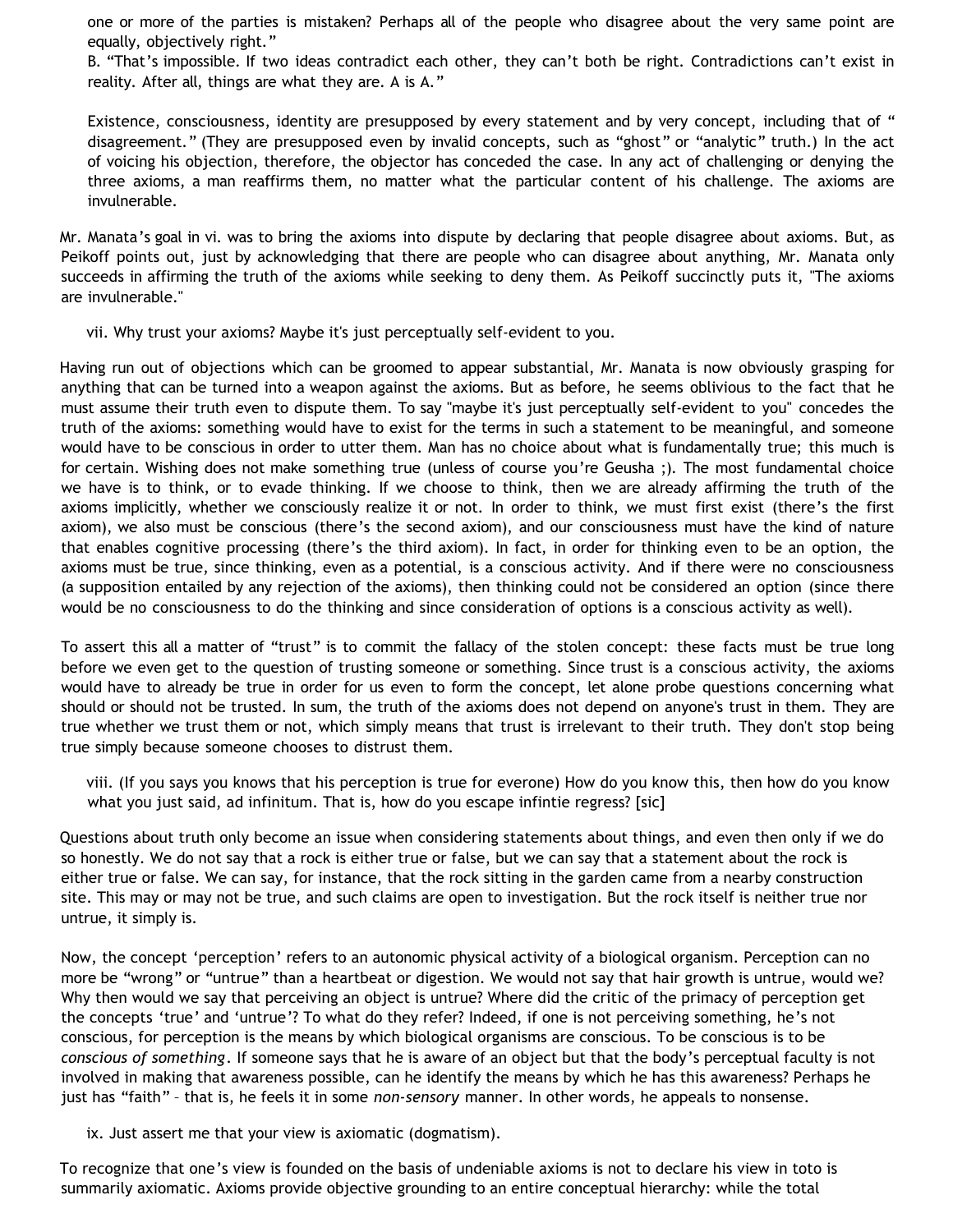architecture of the context of knowledge is supported on the firm basis of axioms, we do not claim that all the concepts and affirmations that inform the entire structure of that hierarchy are axiomatic. Properly formed non-axiomatic abstractions are formed on the basis of the axioms, and ultimately reduce to the axioms as well. For instance, I hold to the view that man has the right to exist for his own sake, i.e., that he does not need to seek permission *from anyone*, either real or imagined, to live. But I do not declare this view as an axiom. Indeed, Objectivism is extremely careful about what it calls an axiom. An axiom has the following qualities:

It names a perceptually self-evident fact Its truth not inferred from prior truths Its truth conceptually irreducible Its truth is implicit in all perception Its truth is implicit in all knowledge and any statement Its truth must be assumed even in denying it

Consider the axiom of existence: the concept 'existence' refers generally to anything and everything that exists. We know that things exist because we have awareness of them, and that awareness is possible by means of perceptual integration of sensory input. By saying 'existence exists', the Objectivist is simply affirming that there is a reality, for reality is the realm of existence. He does not infer this truth from prior truths, for there could be no truths prior to the fact that there is a reality. To what would those allegedly "prior truths" refer? To something *other than* reality? To *non*-reality? The unreal is unreal, so originating claims on the basis of something other than reality could not lead to truth. Thus beginning with non-reality (or non-existence, as religionists do) is futile. Also, the concept ' existence' is conceptually irreducible; it is not defined in terms of prior concepts (again, to what would those prior concepts refer if not to things that exist?), but is defined *ostensively*, that is, by pointing to reality. Moreover, the concept 'existence' is implicit in all perception, since perception is *perception of something* (i.e., of something that *exists*) by someone (i.e., by a conscious subject which also exists). Likewise, since objective knowledge is grounded ultimately on what is perceived, the concept 'existence' is implicit in any knowledge claim, any inference, any generalization, any conclusion, since knowledge is knowledge of something. And lastly, as we saw above, the truth of the existence axiom must be assumed even in an attempt to deny its truth.

x. Or, repeat what you've already said, i.e., that it's perceptually self-evident (circularism).

Repeating a truth does not make that truth "circular," if by this one means the fallacy of circular reasoning. They are true whether one repeats them or not. Furthermore, as pointed out above, the axioms are not inferred from prior truths; on the contrary, they are the truths on which all other truths stand. The axioms would have to be true for anything else to be true, since the concept 'truth' refers to statements which accurately identify some actual state of affairs. That is, statements that are true are statements that accurately identify reality (the realm of existence). So there's no instance of fallacious reasoning undergirding the axioms since they do not derive their truth from prior argument. Indeed, if the axioms were not true, there would be nothing to argue about and no one to assemble any arguments.

xi. How do we learn of these axioms?

By discovering them. As adults this requires the process of conceptual reduction, which involves systematically breaking our concepts down to their most fundamental assumptions, and checking to see if we've hit bottom, so to speak. The truth of the axioms is already implicit in our first perceptual experiences, since the axioms identify what we directly perceive. So long as we are conscious of anything, the axioms are present. In fact, the axioms are implicit in all perception, since perception is the fundamental, pre-conceptual awareness of some object by some conscious subject. Perception is *perception of something*, so the only validation that the axioms require is the relationship between a knowing subject and the objects it perceives.

But *identifying* these truths as axioms does require a hierarchy of knowledge which is consistent with those truths and which is enables a serious thinker to consider the question: What is fundamental to the knowledge I know? Unless one introspects honestly on the nature and source of his knowledge, however, it's probable that he will misconstrue the nature of his own mind as he misconstrues the nature and source of knowledge. The result of such misconstrual is religion.

To conclude, we should not miss the fact that the problem for Mr. Manata on this topic is that he does not understand how the human mind forms concepts from perceptions. And he doesn't understand this because his worldview does not explain how the mind forms concepts to begin with. Essentially, he does not understand the relationship between the conceptual and the perceptual, and how the perceptual holds epistemological primacy over the conceptual. This is going to be extremely difficult for Mr. Manata to grasp because he has chosen to commit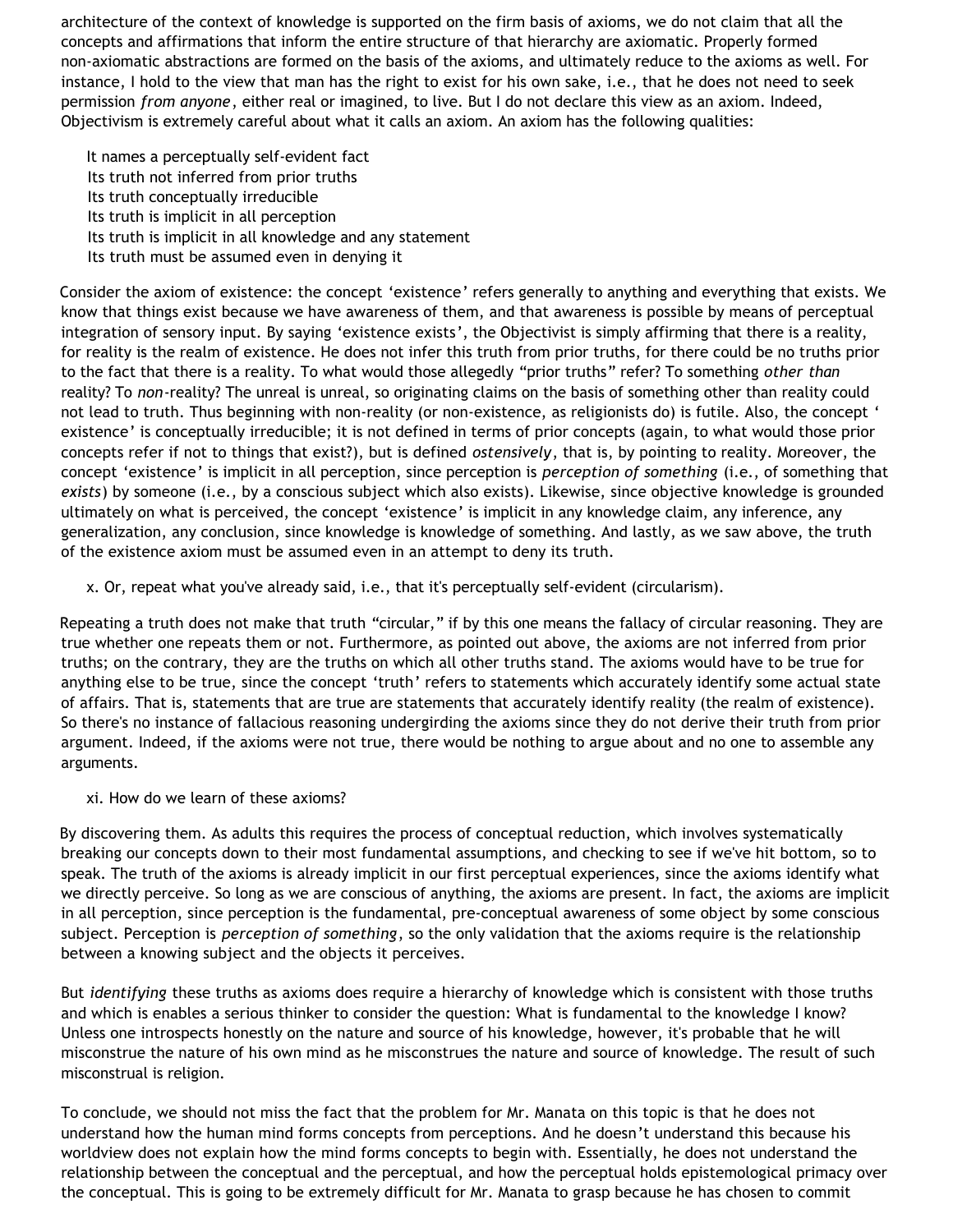himself to a worldview which holds that the subject of consciousness holds metaphysical primacy over its objects rather than the other way around, even though he must assume the very opposite in order to think and act. It is here where the ultimate problem lies: the willful devotion to a position which is ultimately *subjective* in nature – that is, a view of the world which grants metaphysical primacy to the subject of consciousness over its objects. So long as a mind remains committed to such a distorted and distorting view of the world, he will not be able to deal with these issues honestly.

by Dawson Bethrick

*posted by Bahnsen Burner at [6:30 AM](http://bahnsenburner.blogspot.com/2005/10/probing-mr-manatas-poor-understanding.html)*

# **18 Comments:**

[Francois Tremblay](http://www.blogger.com/profile/7715861) said...

I already posted a full account of my philosophy on my own blog, starting with the axioms. Of course Manata will not answer it, because that would require him to address actual philosophical issues.

[October 04, 2005 1:58 PM](http://bahnsenburner.blogspot.com/2005/10/112845950296593555)

[Christian Theist](http://www.blogger.com/profile/13040841) said...

This post has been removed by the author.

[October 04, 2005 8:18 PM](http://bahnsenburner.blogspot.com/2005/10/112848233030912057)

[Christian Theist](http://www.blogger.com/profile/13040841) said...

My goodness, Dawson, you went and wrote a whole book! Am I supposed to read this whole thing? AAARRGGGHH!!! I guess I will. As much as I disagree with you, your posts are always interesting to read. Well, maybe Paul will respond and I can leave all the work to him.

Cheers!

- Christian Theist.

[October 04, 2005 8:22 PM](http://bahnsenburner.blogspot.com/2005/10/112848255376835443)

[Bahnsen Burner](http://www.blogger.com/profile/7766918) said...

CT: "My goodness, Dawson, you went and wrote a whole book!"

Was this your reaction when Bahnsen's *Van Til's Analysis* was published?

CT: "Am I supposed to read this whole thing? AAARRGGGHH!!!"

It's your choice, CT. You don't have to do anything you don't want to do. But if you want to learn something, you might want to read my blogs.

CT: "As much as I disagree with you,"

What specifically do you disagree with? See specifically my interaction with point vi. in my blog. If the axioms of my worldview are not true, then there's nothing to disagree about and no one to do any disagreeing.

CT: "your posts are always interesting to read."

Why, thank you, CT. They're also very interesting to write.

CT: "Well, maybe Paul will respond and I can leave all the work to him."

I wouldn't count on it. Paul has demonstrated over and over that all he can do is catcall from the sidelines. He never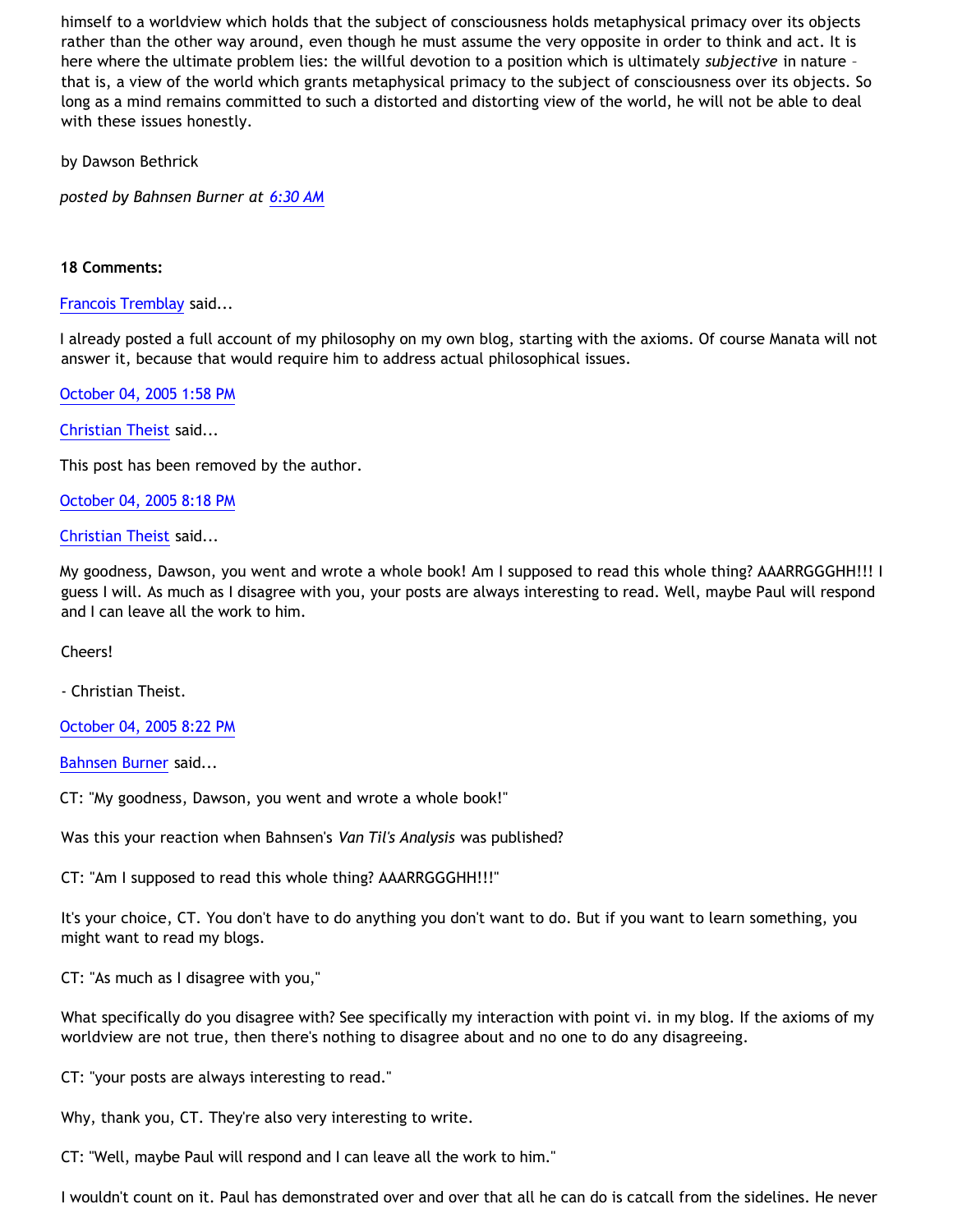interacted with my blog [Paul's Argument from Desperation.](http://bahnsenburner.blogspot.com/2005/04/pauls-argument-from-desperation.html) I recommend you read that one, too. It's a real slam-dunk.

Regards, Dawson

[October 05, 2005 3:57 AM](http://bahnsenburner.blogspot.com/2005/10/112850985503717144)

[Paul Manata](http://www.blogger.com/profile/7464842) said...

Why doesn't Dawson write blogs on refuting the tooth fairy, the jaguar religion, santa clause, and ghosts? Oh, that's right, because even Dawson doesn't think he needs to waste his time refuting stupid arguments.

Dawson, writing a lot and misrepresenting others does not automatically mean you've done stellar work.

One example is when you look like a hack when you declare your ignorance regarding the philosophical problem of appearance vs reality. You can find this discussed, for example, in Russell's The Problems of Philosophy (you can find this on the interent for free). It is not what you're talking about (e.g., perspectival variation with the pencil)!!!

However, since you mentioned perspectival variation (which didn't even address \*my\* point and is an example of how your entire blog was sloppy and a waste of my time), I'll deawl with what you said:

*Consider the first question: "How does one know what he perceives is the way the world really is?" Does Mr. Manata truly think it's possible to perceive things as they are not?*

Bethrick just asked if I think it is possible to "perceive things as they are not?" Got that? Then, Bethrick admits:

*"The pencil is straight, but look at it when it's dunked in the glass of water! It looks bent!*

So! Bethrick just admits that one "can perceive things they way they are not!!" Or, does Bethrick really think that the pencil is really bent! This is unclear.

Bethrick's fantasy of a refutation proceeds by immaturely spouting:

*See! The senses can't be accurate!" Well, how did he know that the pencil is straight in the first place? Silly religious fool! He's so quick to discount his own means of knowledge that he doesn't realize that he's discounting his own means of knowledge!*

But the appearance vs reality question is not meant to attack the senses! Bahnsen just carelessly carves a path through unknown territories that no man (read, my argument) has ever been! Does Dawson seriously think that refuting non-existent arguments, and then trying to pin them on me, counts as a refutation of my argument??? As a side note wonders if Bethrick is a direct realist (snicker).

Anyway, Dawson's entire post was of this caliber. Why he thinks I need to waste my time refuting pathetic arguments is beyond me. Does Bethrick refute every single one of my blogs? Well then! they must be devestating arguments for theism! I recall Dawson saying that he hardly frequents my blog and finds most of what I write, boring. Well, could that not be the same here? Honestly, dawson, and I'm sure you're a cool guy when you get a few beers in ya, but your stuff is purile and sophmoric. You can think you've touched what I wrote but you haven't, you didn't even get 3/4 of what I wrote and just showed your ignorance. I must say, in all honesty, that I really do feel bad that you publicly posted this and showed those who have even a smattering of understanding of these issues your complete and utter ignorance on that which you write on.

# [October 05, 2005 9:24 AM](http://bahnsenburner.blogspot.com/2005/10/112852946186660208)

[groundfighter76](http://www.blogger.com/profile/8210797) said...

Check out "A Note on Rand's Misunderstanding of Kant" at <http://maverickphilosopher.powerblogs.com/.>

Looks like Dawson is just following his leader.

[October 05, 2005 2:27 PM](http://bahnsenburner.blogspot.com/2005/10/112854766644751690)

[Paul Manata](http://www.blogger.com/profile/7464842) said...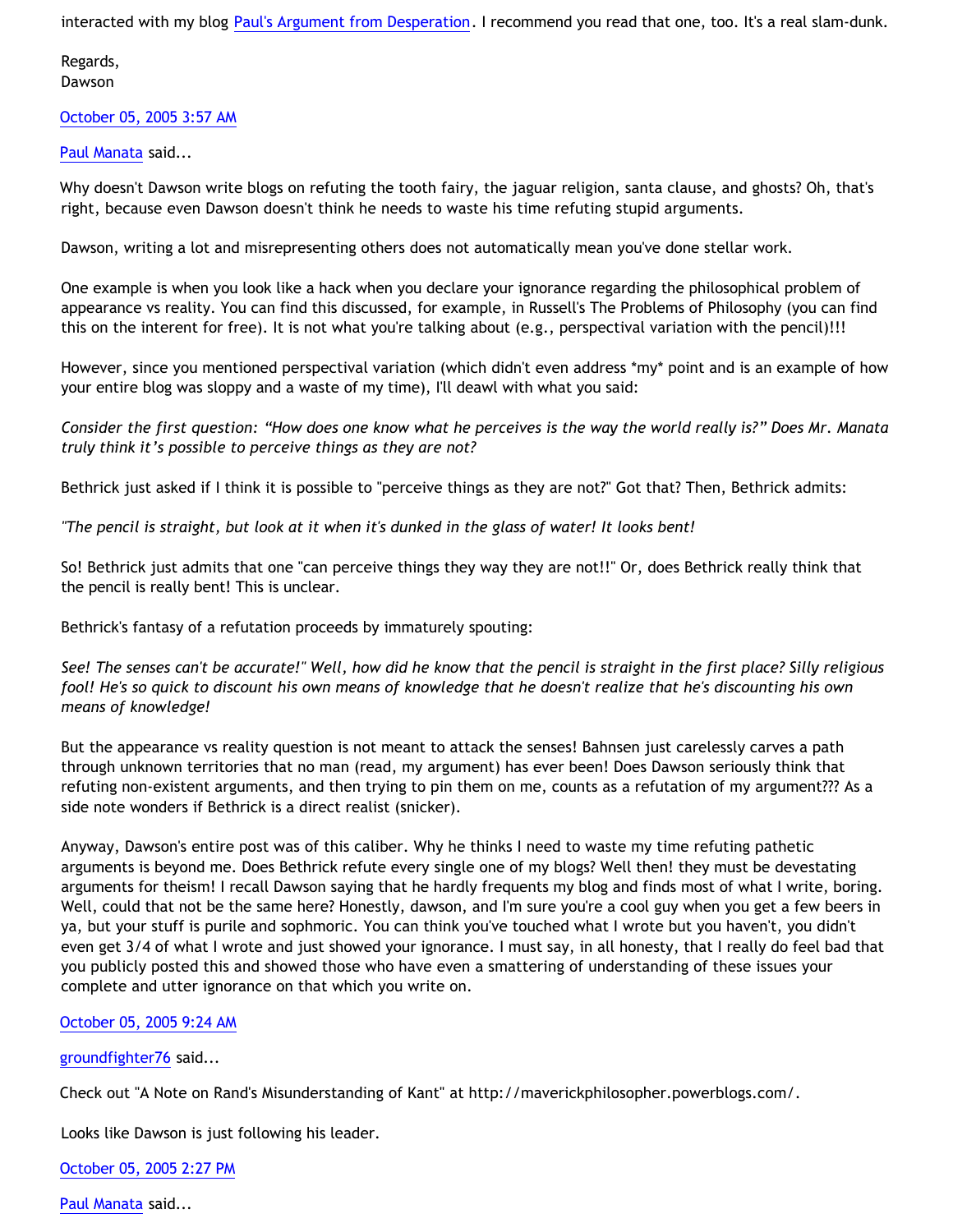watch out GF, Dawson may Randroid rage on you.

I like this part of the above link: "So I persist in my view that Rand is a hack, and that this is part of the explanation of why many professional philosophers accord her little respect."

Dawson follows his cult leader, how cute. Rand misreprsents (and misunderstands) Kant and Dawson misrepresents (and misunderstands) me! Hey, I have something in common with Immanuel Kant and Dawson has something in common with an ugly Russian whore (you know, all those stories with Brandon, 'n all).

Look at all the design and order in this universe.

[October 05, 2005 2:56 PM](http://bahnsenburner.blogspot.com/2005/10/112854938877375384)

[Bahnsen Burner](http://www.blogger.com/profile/7766918) said...

Paul Manata wrote: "Bahnsen just carelessly carves a path through unknown territories that no man (read, my argument) has ever been!"

Paul, you're leaking hot air again. But I think you're right: ol' Greg Bahnsen made a lot of mistakes, that's true. But I don't know that he blazed any trails in unknown territories.

At any rate, Paul, when you can show that the Objectivist axioms are untrue, please present your case. Oh, but wait, the axioms would have to be true in order for you to do that. Perhaps you've not grasped this yet.

# [October 05, 2005 4:39 PM](http://bahnsenburner.blogspot.com/2005/10/112855554828702371)

[Christian Theist](http://www.blogger.com/profile/13040841) said...

BB: "At any rate, Paul, when you can show that the Objectivist axioms are untrue, please present your case. Oh, but wait, the axioms would have to be true in order for you to do that."

The argument is not over whether there is such a thing as existence, identity, and causality. After all, God is their author. The question is whether you, as an atheist, can prove that they are constant and that they ought to be assumed by everyone. Because you're a finite, limited person, you don't know that the "axioms" are assumed in everyone's thinking.

I know objectivists talk about the stolen concept fallacy. But if this proves anything, it only proves the "axioms" at the time they're proved and for the person who proves them. You don't know that the axioms are universal and invariant and that they "ought" to be assumed in everyone's thinking. Objectivists can't avoid egocentrism.

#### [October 07, 2005 8:56 AM](http://bahnsenburner.blogspot.com/2005/10/112870061009975106)

#### [Jerry](http://www.blogger.com/profile/12959741) said...

*Because you're a finite, limited person, you don't know that the "axioms" are assumed in everyone's thinking.*

Strange how the theist has to retreat into ignorance to defend their magic man. They are conceding that there is no rational argument or refutation to the atheist argument when they do so.

#### [October 07, 2005 6:10 PM](http://bahnsenburner.blogspot.com/2005/10/112873382346499417)

#### [Bahnsen Burner](http://www.blogger.com/profile/7766918) said...

I wrote: "At any rate, Paul, when you can show that the Objectivist axioms are untrue, please present your case. Oh, but wait, the axioms would have to be true in order for you to do that."

CT: "The argument is not over whether there is such a thing as existence, identity, and causality. After all, God is their author."

CT, with all due respect (I'm allowing that there is some), when I see people make statements like this, I can only suspect that they haven't thought these things out very carefully, or that they're simply being dishonest so that they can protect a confessional investment. Your statement amounts to saying that existence, identity and causality had to be created. But what created them? Something that did not exist, has no identity and can cause nothing? If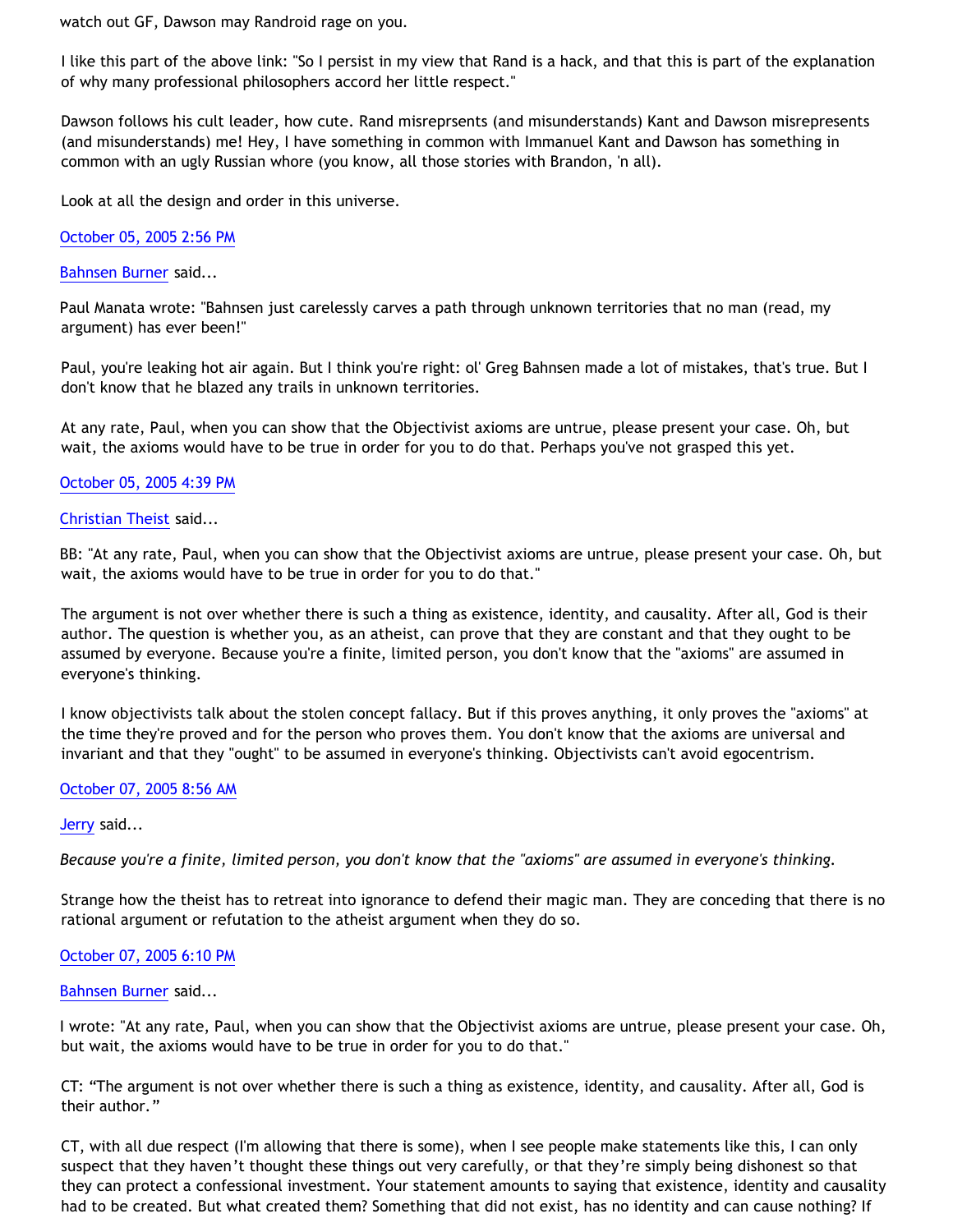you say that what created existence, identity and cosnciousness is something that exists, has identity and is conscious, then you're admitting that they did not need to be created, unless you think something created your god. But then you'd have an infinite regress here. Again, we have more nonsense coming from the Christian side of the fence. Meanwhile, you have to assume the truth of the axioms even to say what you are saying here. And what's more, you offer no argument to substantiate your position. I suspect that's because you don't have one.

CT: "The question is whether you, as an atheist, can prove that they are constant and that they ought to be assumed by everyone."

Wrong, CT. Stop trying to shift the issue. There is no onus on the atheist here. He has a firm foundation in the axioms if he adopts Objectivism. That's all he needs. He owes no one anything. If the axioms were not constant, that would mean that existence would stop existing. And if existence stopped existing, there would be no one around to ask anyone to prove anything. So again, we come back to the truth of the axioms, as Objectivism has identified them. They are, as Peikoff notes, invulnerable. Meanwhile, you're invited to explain where you got the concept 'proof'. I'd like to see this.

Now, if you want to disprove the axioms, then you're free to try this. But just by trying to disprove them, you will negate yourself, as I explained in my posting (which you've not interacted with, by the way). Do you not see this? In actuality, the dispute has to do with what holds metaphysical primacy: the objects of consciousness (Objectivism), or the subject of consciousness (metaphysical subjectivism). This is bringing the debate to its most fundamental level, one which theists typically try to avoid (they'd prefer to characterize the debate in terms of an antithesis between belief and non-belief; I already dealt with this misunderstanding in my post [Only Two Worldviews?](http://bahnsenburner.blogspot.com/2005/07/only-two-worldviews.html) which I encourage you to read.) To make any meaningful statement about anything, one assumes implicitly that the object(s) he is talking about exist and have their identity independent of consciousness. Otherwise, you essentially end up affirming that wishing makes it so, which is the true essence of theism.

CT: "Because you're a finite, limited person, you don't know that the 'axioms' are assumed in everyone's thinking."

I have no idea what could be an alternative to "a finite, limited person." By identifying something as a person, you're already delimiting it. On a rational worldview, the concept 'infinite' can refer only to a potential, not to an actual. The actual is always finite. And here you speak of it as if it were some kind of deficiency. Aren't you finite also? Or are you beyond anything specific?

As for the point in question, whether or not I "know that the 'axioms' are assumed in everyone's thinking," again, I don't think you've thought very carefully about this, CT. The very fact that someone exists and is even capable of thinking affirms the axioms. It would strike me as bizarre if someone really didn't understand this. As for whether or not a thinker assumes the axioms, this is demonstrated by the fact that the thinker in question assumes that his thoughts and statements have reference to reality.

CT: "I know objectivists talk about the stolen concept fallacy."

And they should: there are so many worldviews that are premised on stolen concepts (Christianity is only one of many).

CT: "But if this proves anything, it only proves the 'axioms' at the time they're proved and for the person who proves them."

It's not clear to me what you're trying to say here, CT. The axioms do not need proving. One would have to assume their truth in order even to dispute or deny them, as my posting explains. Proof presupposes the truth of the axioms, since proof is a mental process. A mental process requires consciousness, and consciousness requires an object, and herein are distinctions which could not obtain if there were no identity. Again, you seem to be speaking without understanding.

CT: "You don't know that the axioms are universal and invariant and that they 'ought' to be assumed in everyone's thinking."

CT, seriously now, how do you know what I know or don't know? You're just asserting these things, but we've never even discussed these issues together. Your presumptuousness is all too typical, I'm sorry to report. But let's consider: are the axioms universal? Well, did I claim they are? In the space of my blog on axioms, I don't believe I did make this claim, so I'm not sure what generated your statement here unless you're just reaching for ways to discredit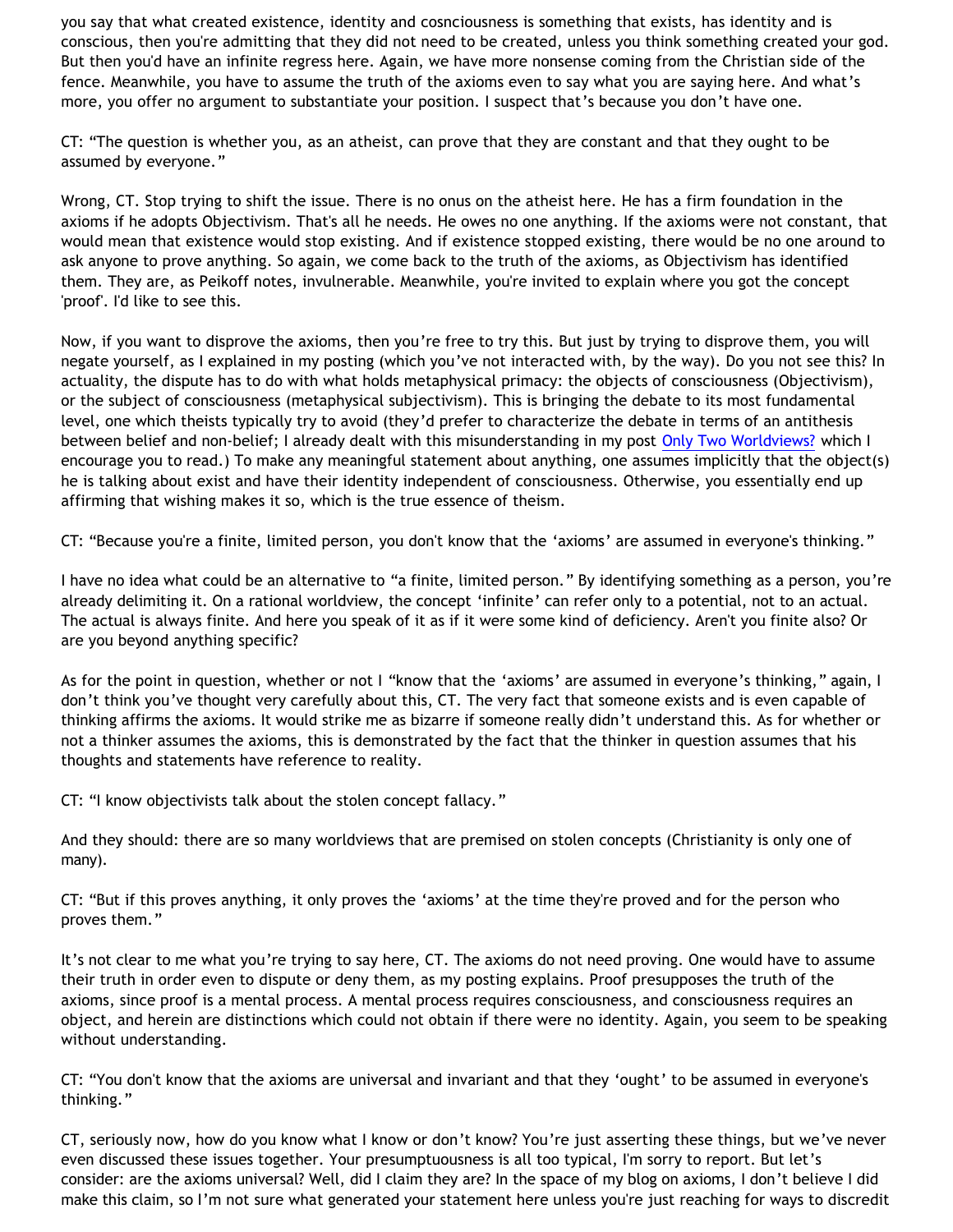the axioms somehow. But to do that, they would have to be true, this much is sure. If they weren't true, there would be no discussion of axioms since there would be no participants to the discussion. But let's consider: what is ' universe'? According to Christians, [the universe is analogous to a cartoon, as I have shown to be the case](http://bahnsenburner.blogspot.com/2005/03/cartoon-universe-of-theism.html) in prior blogs. No Christian has given any good reason to suspect otherwise. But according to Objectivism, the universe is the sum total of all that exists. Thus [all that exists] = [universe]. Herein the axiom 'existence exists' is literally universal, since it applies to everything that exists, i.e., it applies universally. The test for this? Posit something that exists, and then exclude it from the sum total that exists. But that's a contradiction. So my position stands.

CT: "Objectivists can't avoid egocentrism."

It's not a question of an inability to "avoid egocentrism." Rather, it's a fully volitional, fully rational embrace of egocentrism, as Objectivism understands it. You might want to read The Virtue of Selfishness sometime.

Also, let's see if you can avoid hypocrisy here, CT. Why else be a Christian unless you took it's teachings seriously? And if you take it's teachings seriously, then you take the teaching that you will go to hell if you don't obey and do what Jesus wants to you to, right? So you do what is demanded of you, not because you love Jesus, but because you want to save your skin. I remember sitting in Sunday school on many occasions, and hearing the pastor say "If my wife doesn't want to go to heaven, that's her choice. I'm goin' to heaven. That's the most important thing to me." At least he was candid about it.

Also, CT, above you had stated that you disagreed with me. I asked you to specify what you disagreed with in my blog, but you've not come back on this. Can you state what you disagree with, if in fact you find something objectionable in my blog? Did you read it?

Regards, Dawson

[October 07, 2005 8:04 PM](http://bahnsenburner.blogspot.com/2005/10/112874064807663468)

[Christian Theist](http://www.blogger.com/profile/13040841) said...

BB, I'll post a response, but I'm going to bed now and I have to work tomorrow so it may not come until Sat. evening or Sunday after church.

#### [October 07, 2005 9:03 PM](http://bahnsenburner.blogspot.com/2005/10/112874419920945959)

[Bahnsen Burner](http://www.blogger.com/profile/7766918) said...

CT, that's fine, you can comment all you like - in fact, I'm glad you do. But let's cut to the chase here. What is it that you disagree with? Can you at least focus on that first?

Thanks, Dawson

[October 08, 2005 8:27 AM](http://bahnsenburner.blogspot.com/2005/10/112878523650480471)

[Aaron Kinney](http://www.blogger.com/profile/8138664) said...

Wow Dawson, this is a hell of a post! I gotta stop by your blog more frequently. For now I must read read read!

#### [October 12, 2005 12:28 PM](http://bahnsenburner.blogspot.com/2005/10/112914532749346306)

#### [Bahnsen Burner](http://www.blogger.com/profile/7766918) said...

Hi Aaron, thanks for your comment. I know sometimes my blogs are a little lengthy, but I intend to have my say on my blog. Everyone is invited to comment, but if I've said all there is to be said on a topic, what more is there to say? Curiously, CT from over at [Atheism Presupposes Theism](http://corneliusvantil.blogspot.com) said that he would be posting a response to my blog on the axioms. That was back on the 7th. Not sure what happened. His blog seems to have no activity this week. I would enjoy a good exchange on the axioms, but no Christians are coming forward to interact with what I have presented. The most that they've been able to come up with by way of response is to malign Rand for comments she made about Kant. But that's completely irrelevant. Even if it were true that Rand misrepresented or misunderstood Kant, this has no bearing on the truth of the axioms (indeed, they would have to be true for anyone to misrepresent anyone else to begin with, let alone file the charge). Besides, no one has claimed that she was infallible, so it's likely that they're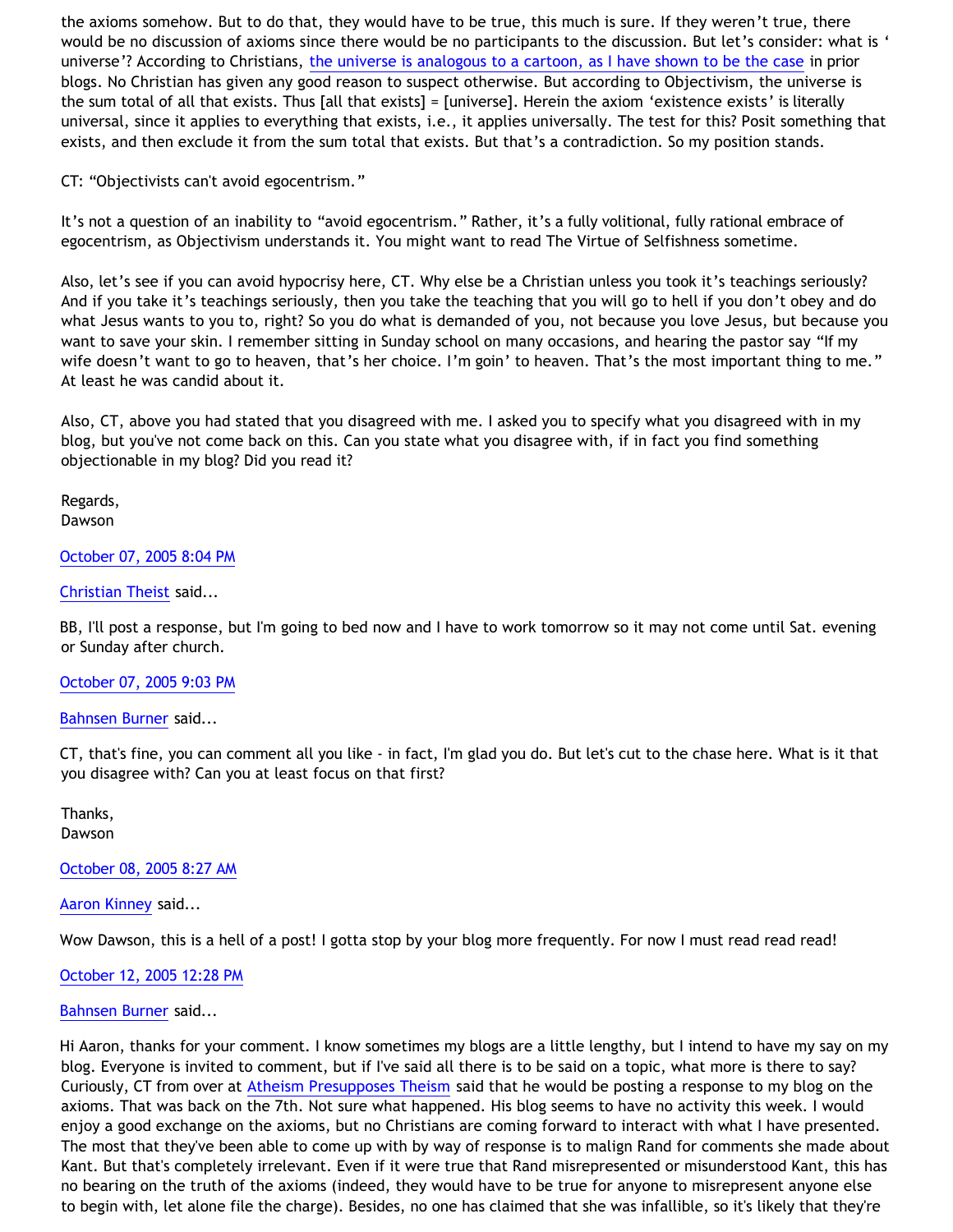just trying to inflame - i.e., generate heat rather than light, which is unproductive.

Anyway, stay tuned for more. I have lots on the way, just little time to work on it.

Regards, Dawson

# [October 13, 2005 6:04 AM](http://bahnsenburner.blogspot.com/2005/10/112920866911832621)

[Francois Tremblay](http://www.blogger.com/profile/7715861) said...

Rand is so maligned. I think she's the Nietzsche of Objectivism : not a great technician, but eminently inspirational and quotable.

[October 21, 2005 2:01 AM](http://bahnsenburner.blogspot.com/2005/10/112988526930202397)

[Bones of Time](http://www.blogger.com/profile/14296724) said...

Speaking of existence... there is a limitation. In finding this limitation a person finds that the foundation of evolution is on unsure grounds. Consider the following:

THE FOLLOWING WORK CONTAINS A MASS/FREQUENCY CHANGE CONCEPT THAT SOLVES THE QUESTION AS TO WHY MASS MOVES AT ALL. IT ALSO CLARIFIES WHY OUR WORLD IS ONE OF PRESENT TIME ONLY, WITH THERE BEING NO POSSIBILITY OF TIME TRAVEL TO EITHER THE PAST OR FUTURE.

THE PROBLEM AND REPAIR OF RELATIVITY

(C) 2004, Duane Ertle

In order to introduce the problem, I am going to quote a few sentences from a book "The Universe and Dr. Einstein," by Lincoln Barnett, published in 1960 by Mentor Books. The quotes are from pages 61 and 63 respectively.

# The first concept involves that of mass.

"In its popular sense, mass is just another word for weight. But used by the physicist, it denotes a rather different and more fundamental property of matter: namely, resistance to a change of motion. A greater force is necessary to move or stop a freight car than a velocipede; the freight car resists a change in its motion more stubbornly than the velocipede because it has greater mass. ... But Relativity asserts that the mass of a moving body is by no means constant, but increases with its velocity relative to an observer. In short, energy has mass!"

Next, we need to look at the reason for this belief.

"By further deduction from his principle of Relativity of mass, Einstein arrived at a conclusion of incalculable importance to the world. His train of reasoning ran somewhat as follows: since the mass of a moving body increases as its motion increases, and since motion is a form of energy (kinetic energy), then the increased mass of a moving body comes from its increased energy. ..."

Now I am going to quote a paragraph from "The Bones of Time," copyrighted in 1978 by Duane Ertle, it is from the chapter "Flexible Time."

"The reason a fast moving mass is so difficult to stop, or have a direction change in, is due to its becoming frozen in a linear manner so energy cannot pass through its total volume as happens when it is at rest. When a mass moves at one-hundred thousand miles a second, the energy existent and having potential movement at right angles to its direction of travel could be at most a distance of eighty-six thousand miles a second. When moving at the speed of light minus two feet per second, the potential energy existent at right angles to its forward motion would only be two feet in one second. At the speed of light the mass would convert from being a three-dimensional object and would become a single beam of high energy photons streaking through space, all existing in only one dimension. Obviously there would be zero energy potential at right angles to the direction of travel."

Moving mass does not acquire additional mass as it moves. Atomic matter is composed of waveform. As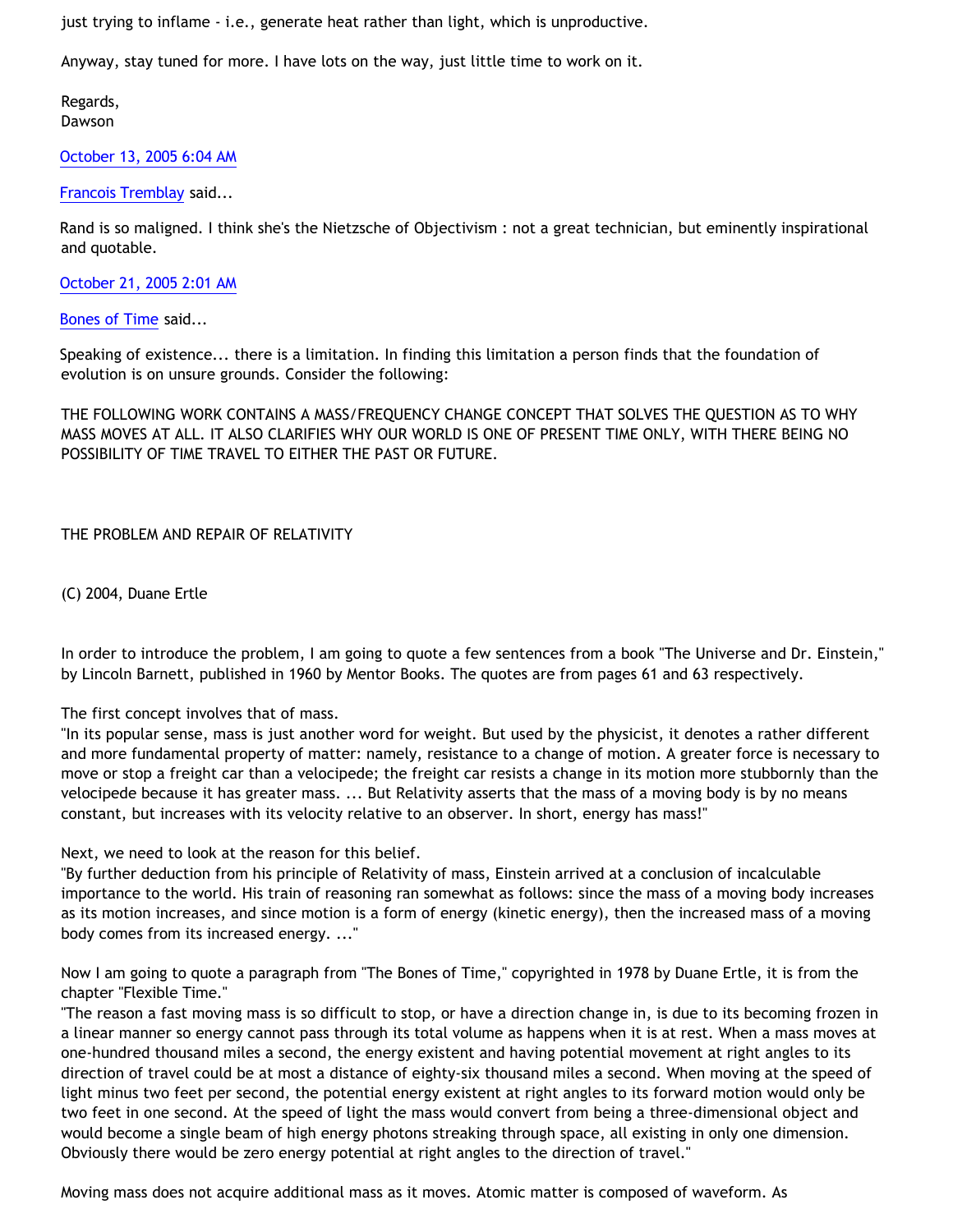electromagnetic energy (a wave) has differing energy values so, also, does mass at different speeds have an overall differing waveform. The waveform is derived from the moving mass itself, as energy at right angles to direction of travel decreases in line density with movement, and transfers a proportional amount of that frequency toward the direction of travel. In this sense greater mass is being added to the forward motion of the mass at the expense of the energy/mass at right angles to it.

There is an expression that deals with frequency density and an increase of energy as the lines of frequency increase. The expression in question says that E=hf. The energy of an electromagnetic wave is equal to that of a very small numerical constant times the frequency of the wave. The greater the frequency of the wave, the more energy the electromagnetic wave would have. Radio waves may have very long peak-to-peak distances of thousands of meters, while cosmic radiation is able to have its frequency so compressed that it acts as dimensional mass, and there may be trillions of frequencies, or waves within a single meter. Now consider how the frequency at right angles to direction of movement changes from having great potential in those directions, toward having less, thus giving up mass/energy potential. Energy, in form of greater frequency, converts to an overall change of mass, or as some would say, "... resistance to a change of motion."

The concept of E=hf is an equation that works for three different elements of nature:

1. E=hf, is an equation that describes why electromagnetic energy has greater and lesser energy values. Radio waves have very little energy value, while gamma and cosmic radiation have a great deal. And it all is dependent upon wave frequency and the density of that wave in a particular space.

2. mk=hf, (mass kinetic energy, equals hf) describes why mass shrinks to an observer as it moves. Because mass is composed of electromagnetic energy, it has the same wave values as electromagnetic energy, but in a very condensed manner. Electromagnetic energy remains in three-dimensional space in form of standing waves, yet having the same linear value of 186,000 mps all the while. Like a runner on a racetrack traveling all the while at that great speed. The same distance is traveled, just not in a straight line. As long as the velocity value within mass maintains the value of "c" it does not matter how small the "race track" becomes.

The, mk=hf, value demonstrates that the shrinkage of a moving mass is constant with frequency change. There are no sudden changes in mass/energy values. It also explains why the energy transfer takes place as frequency converts at right angles to that of forward motion. Just as sound waves have greater frequency with greater mass speed (thus the lines of frequency shrink, or become compressed) so, also, mass in the direction of travel shrinks in proportion to a greater or lesser internal frequency or energy values.

3. c=hf, is that for the relationship of a gravitational field and its frequency. It is possible that a "graviton," a single gravitational wave, has the same frequency as all other gravitational waves, no matter where they form; and what we consider as field of gravity has to do with quantity and not quality. Even though it might be either way, at present it appears that a gravitational field is formed of a quantity of waves (a greater multitude of waves all exactly the same no matter where in earth they formed) and not their frequency; although the c=hf concept would be valid in either sense.

Dr. Einstein understood moving mass from the perspective of how it related directly to that of energy - and it worked for him. He arrived at E=mc2! But the same result is able to be found by understanding that mass is composed of waves, and the moving mass undergoes a change from being greater in mass in three dimensions toward that of becoming greater in waveform in one direction and less in the other two dimensions.

In order that the reader may understand the thinking of today concerning the potential ramification of compounding mass, I am going to quote a paragraph found in a book entitled "Asimov's Guide to Science," (c) 1972; published by Basic Books Inc..

"... When Oppenheimer worked out the properties of the neutron star in 1939, he predicted also that it was possible for a star that was massive enough and cool enough, to collapse altogether to nothingless. When such collapse proceeded past the neutron star stage, the gravitational field would become so intense that no matter what, no light could escape from it. Nothing could be seen of it; it would simply be a "black hole" in space." To which concept I would say; Oppenheimer did not realize that the force of gravity is a field of energy, c2=E/m, initiated by the heat energy within a solar mass. No heat - no energy.

Black holes today are an attempt to explain why so much mass is missing from creation - 90%. The galaxies have been stretched out, and there is not enough mass in empty space to account for distances outward and their being so far apart from each other. But, that condition is not really new news. In the book of Isaiah 45:12 God said 2700 years ago